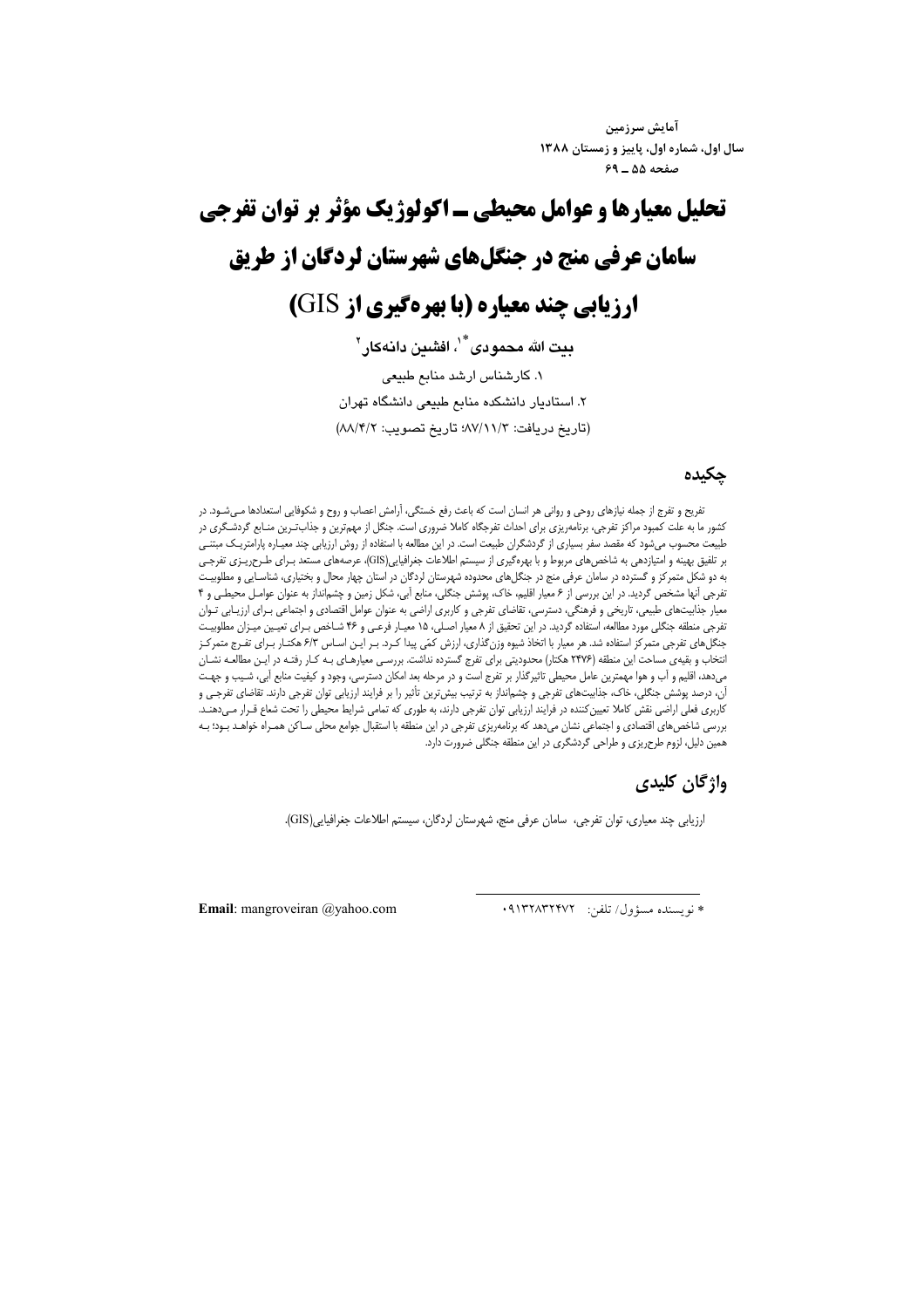مقدمه

زندگی بشر از بدو خلقت تاکنون به طور دایم در حال تغییر و تحول بوده است. ازدیاد جمعیت، شهرنشینی، صنعتی شدن، تغییر خصوصیات اخلاقی و رفتاری مردم و تحـولاتی همچـون بـالا رفـتن سطح دانش و بهداشت عمومی، افزایش اوقات فراغت و کاهش زمان کار باعث گر دیده است، کـه استفاده از تفریح و تفرج به شکل جدیدی مورد توجه قـرار گیـرد. مـردم بـه خصـوص جوانـان در جستجوی اعمالی هستند که بتوانند قدرت و شخصیت خود را به نمایش بگذارند، در تحقق این امر تفریح به طور عام و تفرج به طور خاص به آنها فرصت رسیدن به این خواسته را میدهـد. اگـر چـه تأمین خوراک، پوشاک و مسکن جزء نیازهای اساسی انسان میباشند و انسان برای زنده ماندن ملزم به دست یافتن به آنهاست، اما برای تداوم حیات خویش احتیاج به برآورده ساختن نیازهای روحی، روانی، آموزشی و اجتماعی نیز دارد. تفریح و تفرج از جمله نیازهای روحیی و روانـی هـر شـخص است که باعث رفع خستگی، آرامش اعصاب و روح و شکوفایی استعدادها می شـود (مجنونیــان، ۱۳۷۴، ص۱۹). توسعه پایدار در بخشهای مختلف یک جامعـه سـالم و سـازنده زمـانی اتفـاق می افتد که هماهنگی لازم بین برنامههای اقتصادی و رفاهی جامعه برقرار باشـد(کنعـانی، ۱۳۸۴، ص۴۰). به همین جهت اجرای طرحهای زیست محیطی، توسعه فضای سبز، ایجاد تفرجگاههـا و مراکز تفریحی برای گذراندن اوقات فراغت افراد جامعه، نمی توانـد جـدای از ایــن برنامــههـا باشد. بی دلیل نیست که در حال حاضر، استفاده از اوقـات فراغـت و تفـریح جزیـی از زنــدگی روزمره جوامع پیشرفته به شمار می آید.

یکی از منابعی که امروزه توجه برنامهریزان را در گردشگری بیش از پیش بـه خـود جلـب کرده، روستاها هستند. روستاها با برخورداری از فاکتورها و جاذبههـای فرهنگــی و اجتمــاعـی و طبیعی، پتانسیل بسیار مساعدی را برای جذب گردشگران دور و نزدیک فراهم می کنند، که ایــن امر می تواند در توسعه روستایی نقش بسیار مهمی داشته باشد(مستوفی صـدری، ۱۳۷۹، ص۴۸). توسعه روستایی، راهبردی برای بهبود زندگی اجتماعی و اقتصادی روستاییان فقیر و تلاشی همه جانبه برای کاهش فقر است که با افزایش تولید و ارتقای بهـرهوری در محـیط روسـتایی میسـر می گردد (پدقار، ۱۳۸۳، ص۸۲). برنامهریزی گردشگری متکی بـه پتانسـیل هـای جـاذب طبیعـی همراه با الزامات زيست محيطي اكوتوريسم است (سـليمانپور، ٢٠٠۶، ص٧٠). پتانسـيليـابي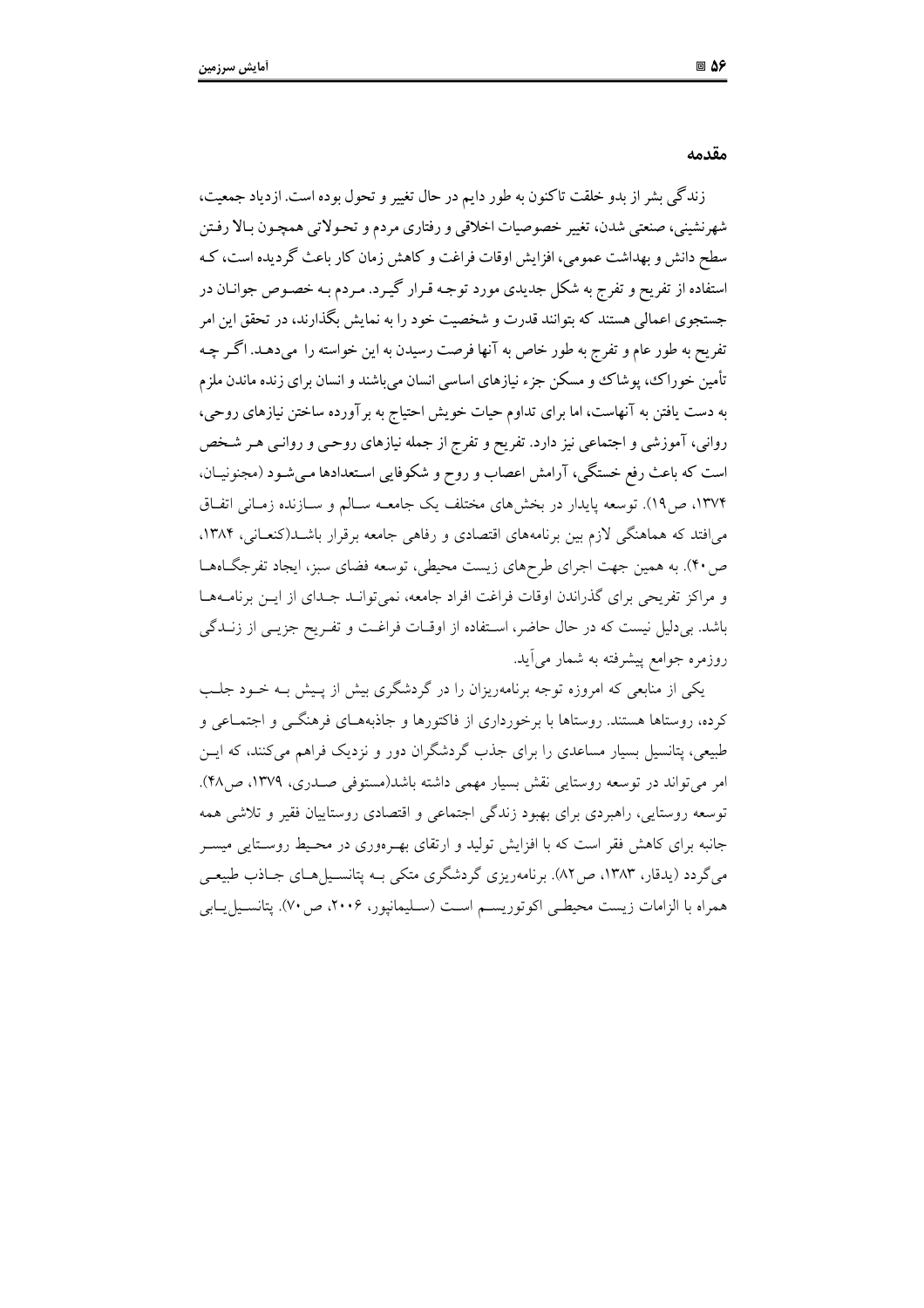تفرجی در این نوع گردشگری نه تنها به عنوان ابزاری برای ارتقای سطوح اجتماعی و اقتصـادی مردم بومی تلقی میشود، بلکه به علت کارکردهای حفاظتی تفرج به عنوان یک راهکار مدیریتی تجربه شده در عرصههای منابع طبیعی، زمینه حفاظت پویای آنها را نیز مهیا میکنـد (لـورانس و همکاران، ۲۰۰۵، ص۴۵۰). لذا در این مطالعه ابتدا پتانسیل محیطی بـر اسـاس ارزیـابی تـوان اکولوژیک جنگل های واقع در سامان عرفی منج مورد بررسـی قـرار گرفـت و در مرحلـه بعـد، مناطق مستعد با استفاده از معیارهای اقتصای و اجتماعی مورد سنجش واقع شـد تـا در نهایـت، زمینه و بستر لازم برای برنامهریزی پایدار تفرج متکی به جنگل در منطقه مهیا گردد.

### مواد و روش ها

منطقه مورد مطالعه که در واقع، تحت عنوان سامان عرفی منج در این مطالعه مـورد بررسـی قرار مـیگیـرد در ۴۵ کیلـومتری غـرب شـهر لردگـان و در بخـش و دهسـتان مـنج در اسـتان چهارمحال و بختیاری واقع شده است. منج برأفتاب، منج نساء و چهروب روسـتاهـای واقــع در سامان عرفی منج در بخش هستند. تمرکز جمعیت در روستاهای اشـاره شـده، بـه ترتیب ۶۲۵، ۷۵۰ و ۷۰ نفر میباشد که در فاصله تقریبی یک کیلومتری همـدیگر واقـع شـدهانـد(بخشـداری منج، ۱۳۸۶). مختصات جغرافیایی منطقه در محدوده طول شرقی ″۴۰ ٔ ۲۸ ْ ۴۹ تــا ″۳۷ ْ ۴۹ ْ ۴۹ و عرض شمالی "۲۱ ْ ۲۹ ْ ۳۱ تا "۳۰ ْ۳۰ ْ ۳۱ قرار دارد. وسعت این منطقه ۲۴۸۲/۵ هکتار است و رودخانه لردگان یا منج از کنار این منطقــه جنگلــی عبــور مــیکنــد. منظــور از ســامان عرفــی، محدودههای مدیریتی در عرصههای منابع طبیعی است که سیاست برنامهریزی در آنهـا حفاظـت از منابع میباشد و عموماً مرزهای عرفی مناطق روستایی را پوشش میدهد(ســازمان جنگــل۱هــا، مراتع و آبخیزداری کشور، ۱۳۸۳، ص۸). در این بررسی از نقشـههـای توپـوگرافی ۱:۲۵۰۰۰ بـه عنوان نقشههای پایه استفاده شده. این مطالعه با استفاده از روش ارزیابی چند معیاره پارامتریک مبتنی بر تلفیق بهینه دادههای اطلاعاتی با بهـرهگیـری از سیسـتم اطلاعـات جغرافیـایی صـورت گرفته است. معیارهای مورد استفاده در این مطالعه شامل ۶ معیار اقلیم، خاک، پوشش جنگلـی، منابع آبی، شکل زمین و چشمانداز به عنوان عوامل محیطی و ۴ معیـار جــذابیتهـای طبیعــی، تاریخی و فرهنگی، دسترسی، تقاضای تفرجی و کاربری اراضی بـه عنـوان عوامـل اقتصـادی و اجتماعی است. این معیارها با توجـه بـه تجربیـات پیشـین(مخـدوم، ۱۳۸۲، ص۲۰۱؛ میگـونی، ۱۳۸۰، ص ۳۰۰؛ قناد کار سرابی، ۱۳۷۸، ص۶۷؛ شنگ تسور و همکاران، ۲۰۰۶، ص ۶۵۱ و ویس جون لی، ۲۰۰۶، ص۲۸۵). انتخاب شده است. چگونگی انتخاب جنگ( هـای تفرجـی، پــس از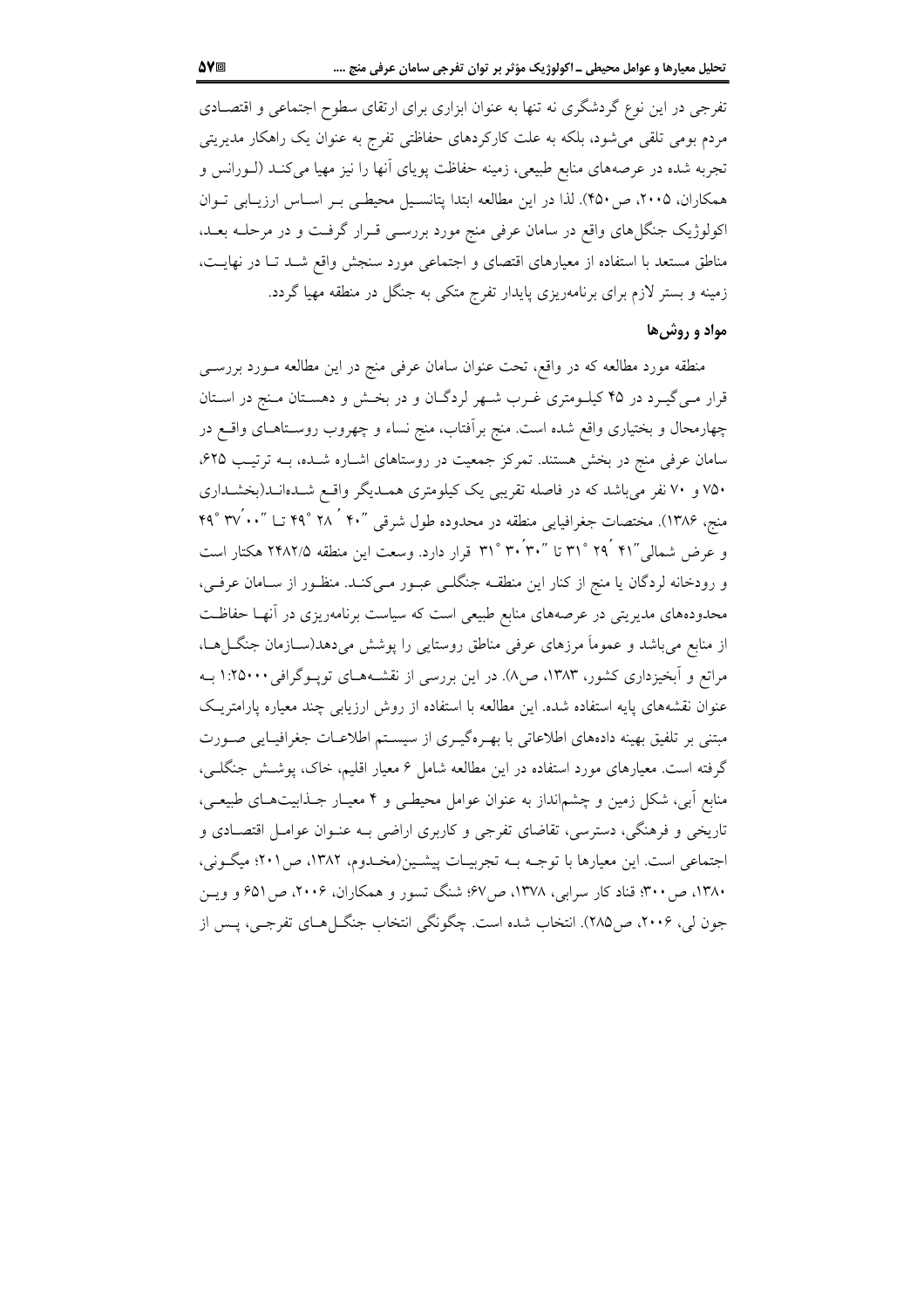تهیه نقشههای منابع اکولوژیک و اقتصادی، اجتماعی از طریق روش روی همگذاری نقشـههـای هر معیار(میگونی، ۱۳۸۰، ص۳۰۴) صورت گرفت که به جنگل بندی منطقه مـورد مطالعــه بـرای برنامهریزی تفرجی منجر شد. برای بررسی وضعیت تقاضای تفرجی در منطقه از پرسش نامههای تقاضای تفرجی در شهر لردگان برای به دست آوردن میزان تقاضای مشــروط(ازکارکنــان مراکــز اداری و فرهنگی شهر به دلیل آگاهی بیشتر، برای پاسخ به سؤالات پرسش سنامهها استفاده شد) و در منطقه مورد مطالعــه بــرای بــه دســت آوردن چگــونگـی تقاضــای فعلــی تفرجــی از طریــق مصاحبه از مراجعهکنندگان(در سه دوره مراجعه بـه منطقـه) انجـام پــذیرفت کـه در ایــن رابطـه یکصد پرسشنامه در هر دو حوزه تکمیل گردید. از آنجا که مناطق مختلـف مطلوبیـت تفرجـی یکسانی ندارند، از شیوه وزنگذاری عددی برای تعیین مطلوبیت مناطق تفرجی بـه کـار گرفتـه شد. شیوه وزنگذاری عددی پیش تر در بررسیهای مشابه داخـل و خـارج کشـور تجربــه شــده است. سازمان حفاظت محیط زیست از ۵ گروه اصلی از معیارهای عددی بـا دامنـه صـفر تـا ۵ در طرح حفاظت از تالابهای ایران استفاده نمود(کیابی و همکـاران، ۱۳۸۲، ص۱۷). فـائو نیــز در مدل اطلاعاتی که برای ارزیابی کمّی فرسایش ژنتیکی ارایه کرد، از معیارهای عددی با دامنـه صفر تا ۱۵ استفاده نمود(فائو، ۱۹۹۶، ص ۸۰). در فرم ارزش یابی پارکهای ملی از ارزش گذاری عددی در دامنههای ۵ تایی و ۱۰ تایی استفاده شد(مجنونیان، ۱۳۷۹، ص۳۳). ارزیابی حساسیت زیست محیطی سواحل برای گزینش مناطق تحت حفاظت نیز با استفاده از ۱۵ معیـار اصـلی و ۲۱ معیار فرعی با دامنه عددی صفر تا ۵ صورت گرفت(دانه کار و مجنونیان، ۱۳۸۲، ص۱۴). به این ترتیب، برای ارزیابی و تعیین میزان مطلوبیت گزینههای تفرجی یـاد شـده، ابتـدا معیارهـای اصلی مشخص گردید و سپس معیارهای فرعی و شاخصهای هـر معیـار معـین و وزنگـذاری شد. نتیجه این فرایند دست یابی به ۸ معیار اصلی، ۱۵ معیار فرعـی و ۴۶ شـاخص بـرای تعیـین میزان مطلوبیت تفرج متمرکز در محدوده مورد مطالعه بود. هر معیار با اتخاذ شیوه نمرهدهی(بین صفر تا ۵) ارزش کمّی پیدا کرد. بر این اساس، هر ِ شاخص با توجه به میـزان اثرگـذاری آن در انتخاب مناطق تفرجی متمرکز، امتیاز عددی دریافت نمود. در جدول ۱ معیارهای اصلی، فرعــی و شاخصهای مرتبط به همراه امتیاز هر یک درج شده است.

#### نتايج

در فرایند ارزیابی توان تفرجی در این مطالعه در مرحله اول بررسی پتانسپل هـای محیطـی و اکولوژیک مدنظر قرار گرفت. برای این منظور در ابتدا جنگل بندی فیزیکی محدوده مورد مطالعه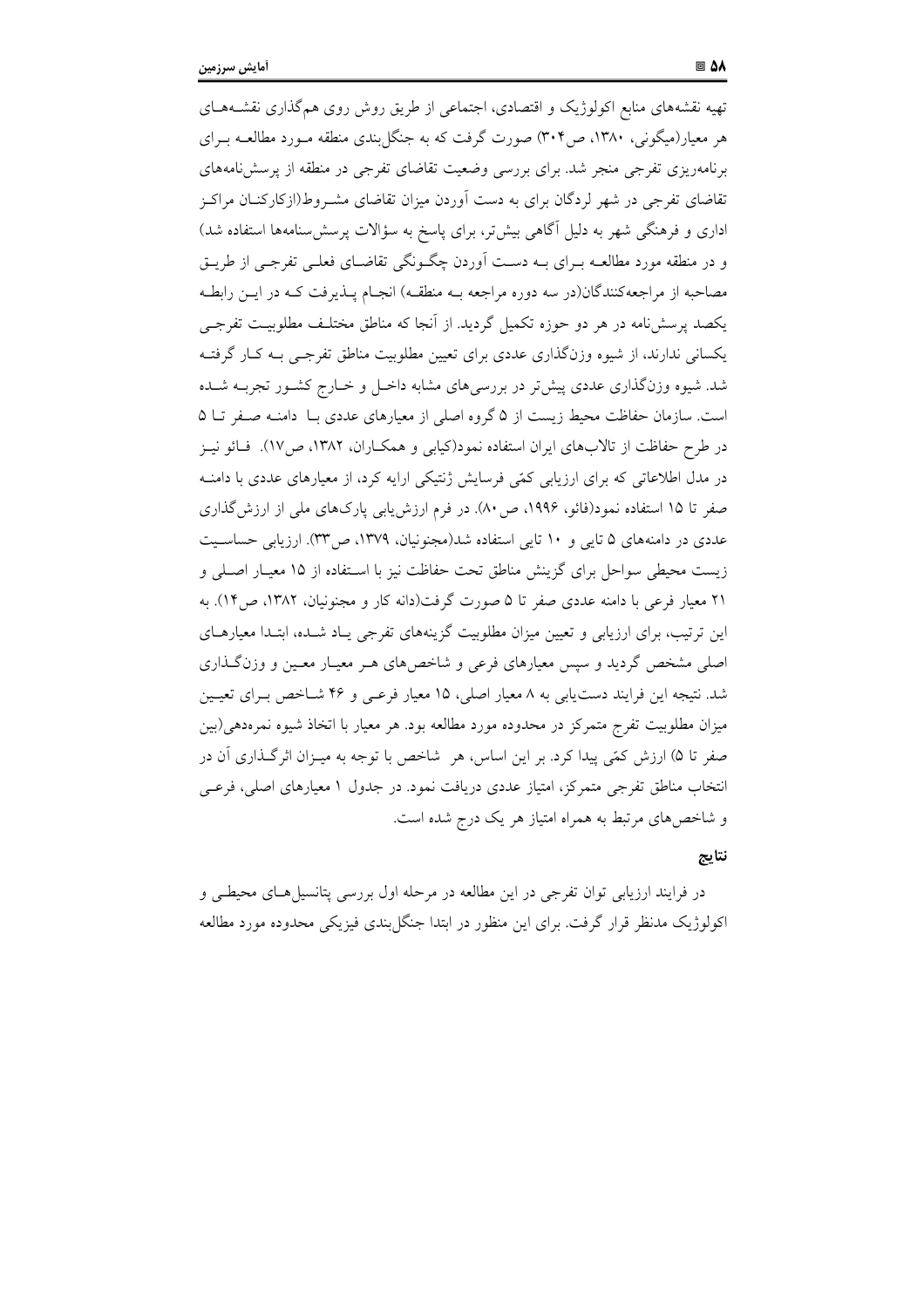برای تفرج متمرکز و گسترده از نظـر پـارامترهـای فیزیکـی شـیب و جهـات جغرافیـایی انجـام یذیرفت(شکل ۱). بر اساس این نقشه لکههای مشخص شده، دارای شیب کمتر از ۱۵ درصـد و جهات شمال و شرق هستند که مناسب تفرج متمرکز می باشند. نقشه یادشده با نقشههای درصـد تاج پوشش، بافت خـاک، زمـینشناسـی و نقشـه منـابع اَبـی منطقـه مـورد مطالعـه (معیارهـای اکولوژیک) تلفیق گردید و بدین ترتیب، نقشه نهایی توان اکولوژیک تفرج تهیـه شـد(شـکل ۲). مطابق این نقشه ۸ پهنه در اطراف منابع آبی با در نظر گرفتن یک ناحیه حایل ۳۰۰ متری (قنادی سرابی، ۱۳۷۸، ص۲۵) به عنوان مناطق مناسب تفرج متمرکز تعیین شد.

در ادامه فرایند ارزیابی توان تفرجگاهی، برای نشان دادن نقش عوامل اقتصـادی و اجتمـاعی در ارزیابی نهـایی تفرجـی، نقشـه نهـایی ارزیـابی اکولوژیـک بـا نقشـه مسـیرهای دسترسـی و بديدههاي جاذب طبيعي و انساني تلفيق شد(شكل ٣). طبق اين نقشه تمامي عرصههاي انتخـاب شده، دارای مسیر دسترسی هستند، اگر چه مسیرهای آسفالته موجـود شـرایط کـاملا مطلـوبی را برای استفاده آسان تر از جنگل های تفرجی متمرکز مهیا میکنند، اما در سامان عرفی مورد مطالعه، مسیرهای جیب رو نیز بـا انــدک تــدارک راهــداری، قابــل اســتفاده هســتند. هــم چنــین همانطور که در نقشه مذکور ملاحظه می شود، پدیدههای جاذب تفرجـی موجـود در منطقــه کــه شامل رودخانه منج، غارها، درههای دیدنی که به تنگ زندان کوچک و بـزرگ معـروف هســتند، سیاه چادرها به عنوان جاذبههای فرهنگی و قلعههای تاریخی، به عنـوان جاذبـههـای تـاریخی و باستانی، مورد توجه قرار گرفته است. در اینجا این سؤال مطرح می شـود کـه آیـا موقعیـتهـای شناسایی شده، همگی دارای مطلوبیت تفرجی یکسان هستند؟ برای پاسخ به این سؤال، براساس فاکتورهای زیست محیطی در انتخاب این مناطق وزنگذاری عددی شد. در جدول۲ امتیـازدهی هر یک از گزینهها درج شده است. در این جدول با توجه به حضور هر شاخص و میزان امتیاز، میزان کل امتیازها برای هر گزینه به دست آمد. مطابق نتایج به دست آمده، موقعیـتهـای ۱، ۵، ۰۲ ، ۲، ۶ ، ۷ و ۴ به ترتیب بیش ترین مطلوبیت را برای برنامه ریـزی جنگـل تفـرج متمرکـز در محدوده مورد مطالعه دارند.

براي انطباق نتايج توان سنجي و مطلوبيت تفرجي با واقعيت زمينـي، نقشـه نهـايي بـا نقشـه کاربری اراضی در محدوده مورد مطالعه تلفیـق شــد(شـكل ۴). مطـابق نتـایج بـه دسـت آمــده، گزینههای سوم، چهارم، ششم و هفتم به سبب واقع شدن در گستره مستثنیات اراضی دیــم، آبــی و مناطق مسکونی، فاقد زمینه لازم برای اجرای برنامهریزی تفرجی متکی به جنگل است، و تنهـا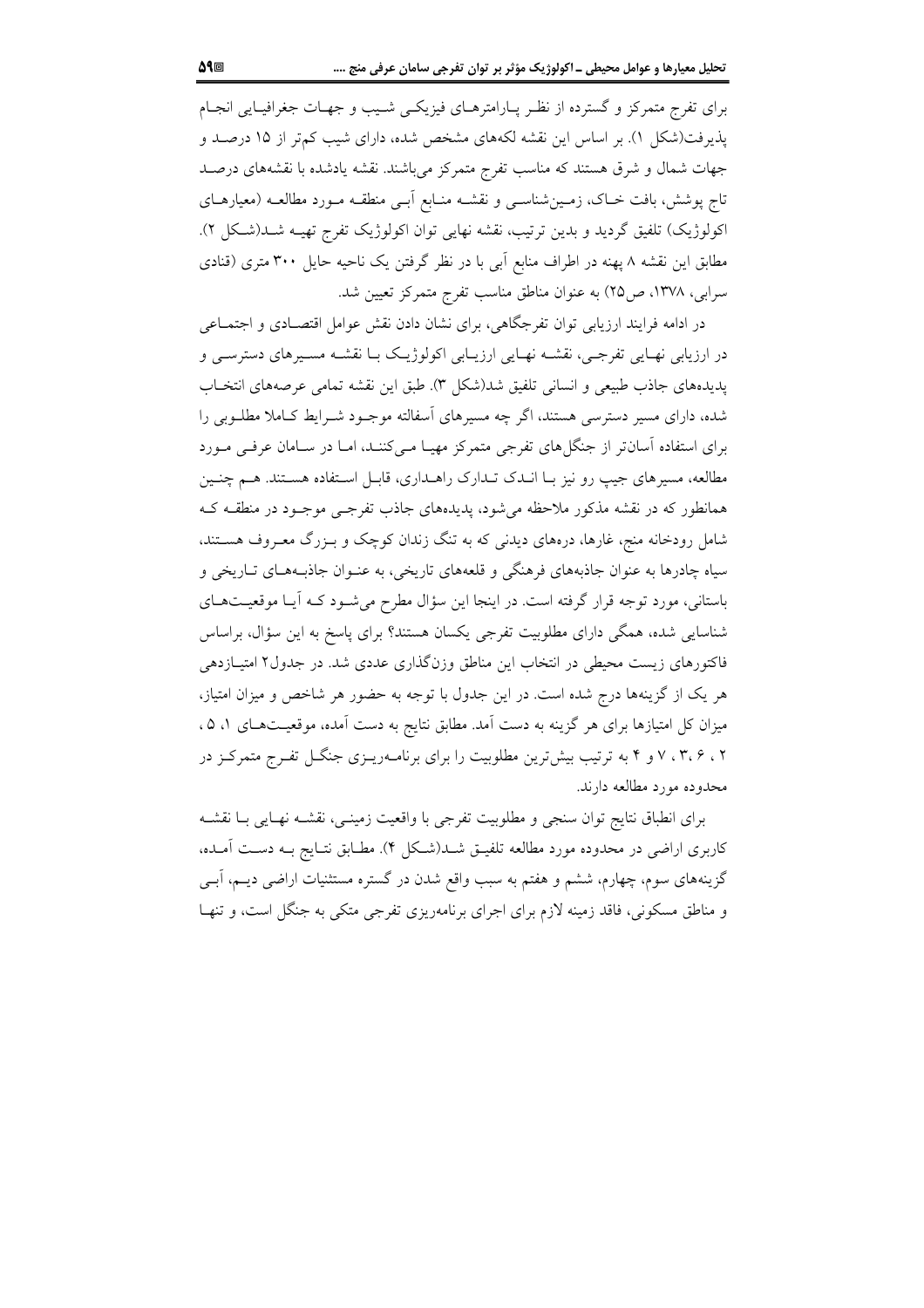گزینههای اول، دوم و پنجم تعارضی با کاربریهای فعلی سامان عرفی منج ندارند و اختصـاص این مناطق به گسترههای تفرج متمرکز امکانپذیر است. هـم چنـین بررسـی وضـعیت تقاضـای تفرجی در منطقه تفرجی نشان داد که تنها گزینههای ۱، ۲ و ۵ دارای تقاضای تفرجـی هســتند و مردم از آنها در فصول مطلوب تفرج استفاده می کننـد. بـه طـور کلـی، مـیتوان گفـت ۶۲۹۵۵ مترمربع(۶/۳ هکتار) از وسعت سامان عرفـی مـنج کـه در واقـع گزینـههـای ۱، ۲ و ۵ را در بـر میگیرد، بـرای تفـرج متمرکـز مناسـب اسـت و بقیـهی مسـاحت ایـن منطقـه (۲۴۷۶ هکتـار) محدودیتی برای تفرج گسترده ندارد. بررسی وضعیت تقاضای مشروط در شهر لردگان نشان داد که در وضعیت کنونی تنها ١٢درصد افراد از تفرجگاههای خارج از شـهر استفاده مـیکننـد، ٨٩ درصد افراد پرسششرونده، معتقد هستند که برنامـهریـزی در تفرجگـاههـای جنگلــی شهرســتان فرصت مناسبی برای استفاده افراد در زمان اوقات فراغت آنان است. این موضوع، تمایـل افـراد برای استفاده از مناطق تفرجی جنگلی شهرستان را نشان میدهـد. هـم چنـین بررسـی تقاضـای تفرجی در منطقه نشان داد که ۹۵ درصد مراجعهکنندگان از شـعاع ۵۰ کیلــومتری ســامان عرفــی منج برای تفرج به این منطقه رو میآورند. هــم چنــین بررســی شــاخص۵هــای اقلیمــی مــؤثر بــر گردشگری(دما و رطوبت) نشان داد، ماههای اردیبهشت، خرداد، مهر، شهریور، تیــر و مــرداد بــه ترتیب دارای اولویت تفرجی از حیث پارامترهای اقلیمی تأثیر گذار بر تفرج در منطقه هستند.

#### نتىحە

برنامهریزی تفرجی در عرصههای جنگلی، نتیجه ارزیابی توان محیطی و پتانسیل های محلــی و منطقهای است و این امر مستلزم آن است که مردم بـومی آمـادگی تغییـر شـرایط اجتمـاعی و محیطی منطقه زندگی خود را داشته باشـند. در ضـمن، تفـرج جنگلـی بهتـرین سیاسـت بـرای مديريت جنگلها جهت كـاهش عوامـل تخريـب وحفاظـت پايـدار آنهـا اسـت(كـارتر، ٢٠٠٣، ص۴۶۴؛ روسا و همکاران، ۲۰۰۵، ص۶۲۴). به همین دلیل، نیـاز اسـت تـا در ارزیـابی زیسـت محیطـی عرصـههـای طبیعـی عوامـل و فـاکتورهـای اقتصـادی و اجتمـاعی بـه وضـوح دیـده شود(مخدوم و همکاران، ۱۳۸۳، ص ۲۹۰). در کشور ما در وضعیت فعلی در مطالعـات ارزیـابی توان تفرجگاهی در عرصههای طبیعی، استفاده از ً مدل اکولوژیک توریسم مخدوم مرسوم اسـت که در این روش جنگل های مناسب تفرجهای متمرکز و گسترده با توجه به معیارهای اکولوژیک از یکدیگر تفکیک می شوند(مخدوم، ۱۳۸۲، ص۲۰۱). بررسی برخی مطالعـات انجـام گرفتــه بــا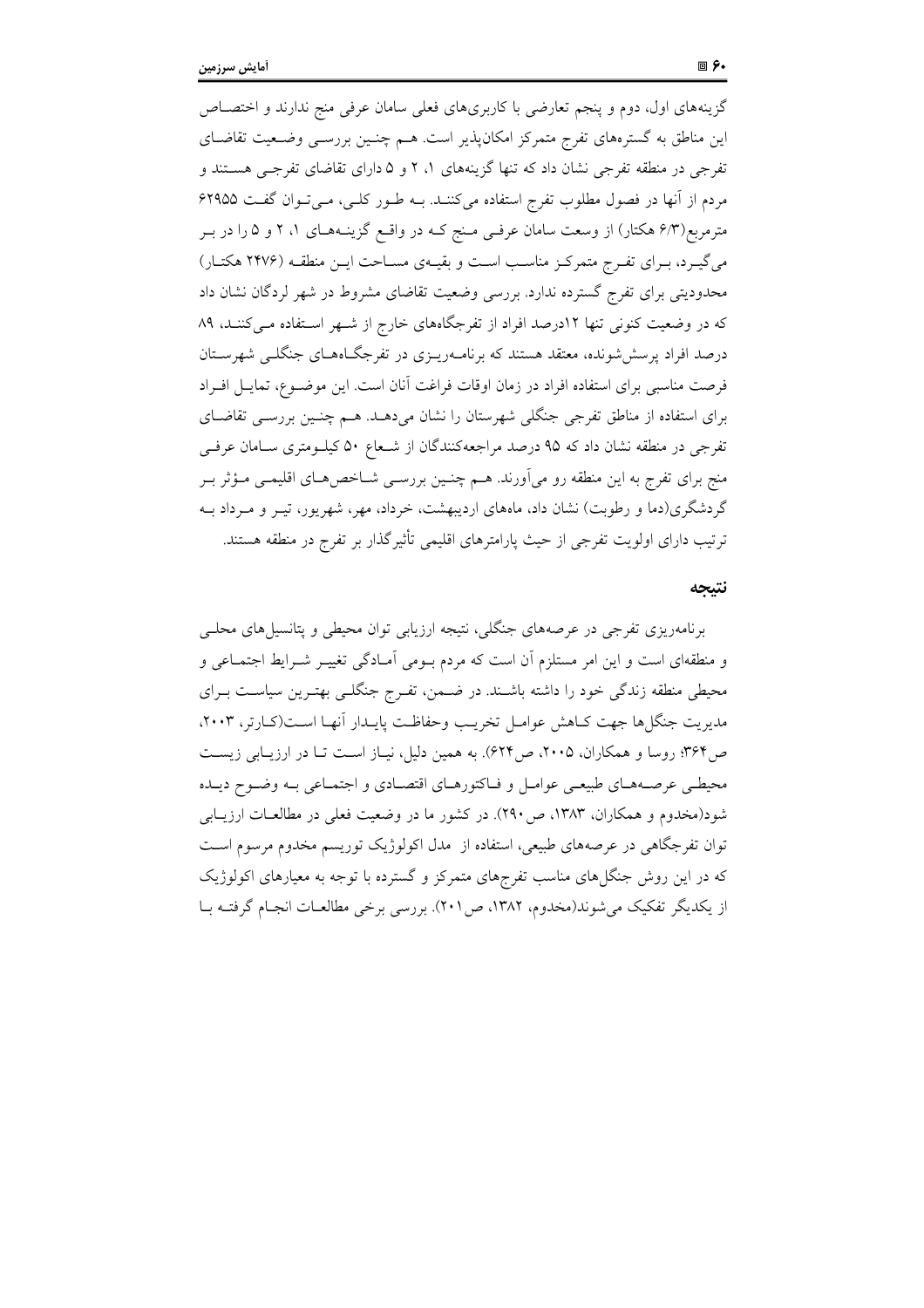بدون اینکه در ارزیابی نهایی و گزینش عرصههای منتخب، دخالت داده شـوند، بـه کـار گرفتـه می شـود(مجلـچ یـور، ۱۳۸۰، ص۱۱۰؛ بزرگیـان، ۱۳۸۱، ص۱۸۹؛ سـلخوری، ۱۳۸۲، ص۱۴۵ و ترابی، ۱۳۸۴، ص۱۸۳). اما در این مطالعه سعی گردید که نقش عوامل اقتصادی و اجتمـاعی در فرایند ارزیابی به طور ملموس تری دخالت داده شود. در واقع، ارزیـابی اکولوژیـک عرصـههـای طبیعی به تنهایی و بدون در نظر گرفتن فاکتورهای اقتصادی و اجتماعی موجود در ایـن منـاطق، امکان برنامهریزی عملی و طرحریزی تفرجی را ممکن نمیسازد و در مناطقی که ایـن موضـوع نادیده گرفته شد، برنامهریزی تفرجی، با مشکلات عدیدهای همراه بوده است که پــس از مــدتی یا به طور کلی کاربری تفرج منتفی شده و یا صدمات جبران $i$ پذیری را به محیط طبیعی تحمیـل نموده است(وین جون لی، ۲۰۰۶، ص۲۸۳). تأسیسات زیربنایی به خصوص مسیرهای دسترسـی در برنامهریزی تفرجی در عرصههای طبیعی نقش بسیار مهمی ایفا مـیکنـد، چـرا کـه بـه دلیـل هزینههای بالای احداث جاده و حساسیتهای اکولوژیک اکوسیستمهای طبیعی، امکان ساخت مسیرهای جدید با دشواریهای زیادی همـراه اسـت. بـه همـین دلیـل، قرارگیـری گسـترههـای شناسایی شده در ارزیابی اکولوژیک در کنار مسیرهای دسترسبی موجبود ک در واقع اتصال روستاها را به عهده دارند، بسیار مهم است. در همین راستا، در این مطالعه ایــن موضــوع مــورد توجه قرار گرفت. البته اولویت برنامهریزی تفرجـی بـرای گســترههـایی اســت کــه در نزدیکــی مسیرهای آسفالت شـده، واقـع شـدهانـد. بـر ایــن اسـاس، گزینــههــای ۱و۵ از چنــین امتیــازی برخوردارند. نزدیکی عرصههای شناسایی شده به جاذبههای فرهنگی و تـاریخی ارزش تفرجـی این عرصهها را بالا میبرد، به همین دلیل، مناطقی که در نزدیکی این جاذبـههـا واقـع شــدهانــد، جایگاه تفرجی بالاتری به دلیل تنوع منابع تفرجی دارند.

بررسی تلفیق نقشـههـای درصـد پوشـش جنگلـی، بافـت خـاک و زمـینشناسـی بـا نقشـه جنگل بندی فیزیکی نشان داد، منابع اَبی به عنوان یک فاکتور محدود کننـده، عـاملی کلیـدی در ارزیابی توان اکولوژیک تفرج در این منطقه محسوب مـیشـود. ایــن بــدان معناســت کــه ســایر معیارهای اکولوژیک معرفی شده، محدودیتی برای تـوانسـنجی تفرجـی در ایـن منطقـه ایجـاد نمی کنند. بررسی معیارهای به کار رفته در فرایند ارزیـابی در ایـن مطالعــه نشــان داد کــه امکــان دسترسی، وجـود و کیفیـت منـابع اَبـی، شـیب و جهـت اَن، درصـد پوشـش جنگلـی، خـاک، جذابیتهای تفرجی و چشمانداز به ترتیب بیشترین تأثیر را بـر فراینـد ارزیـابی تـوان تفرجـی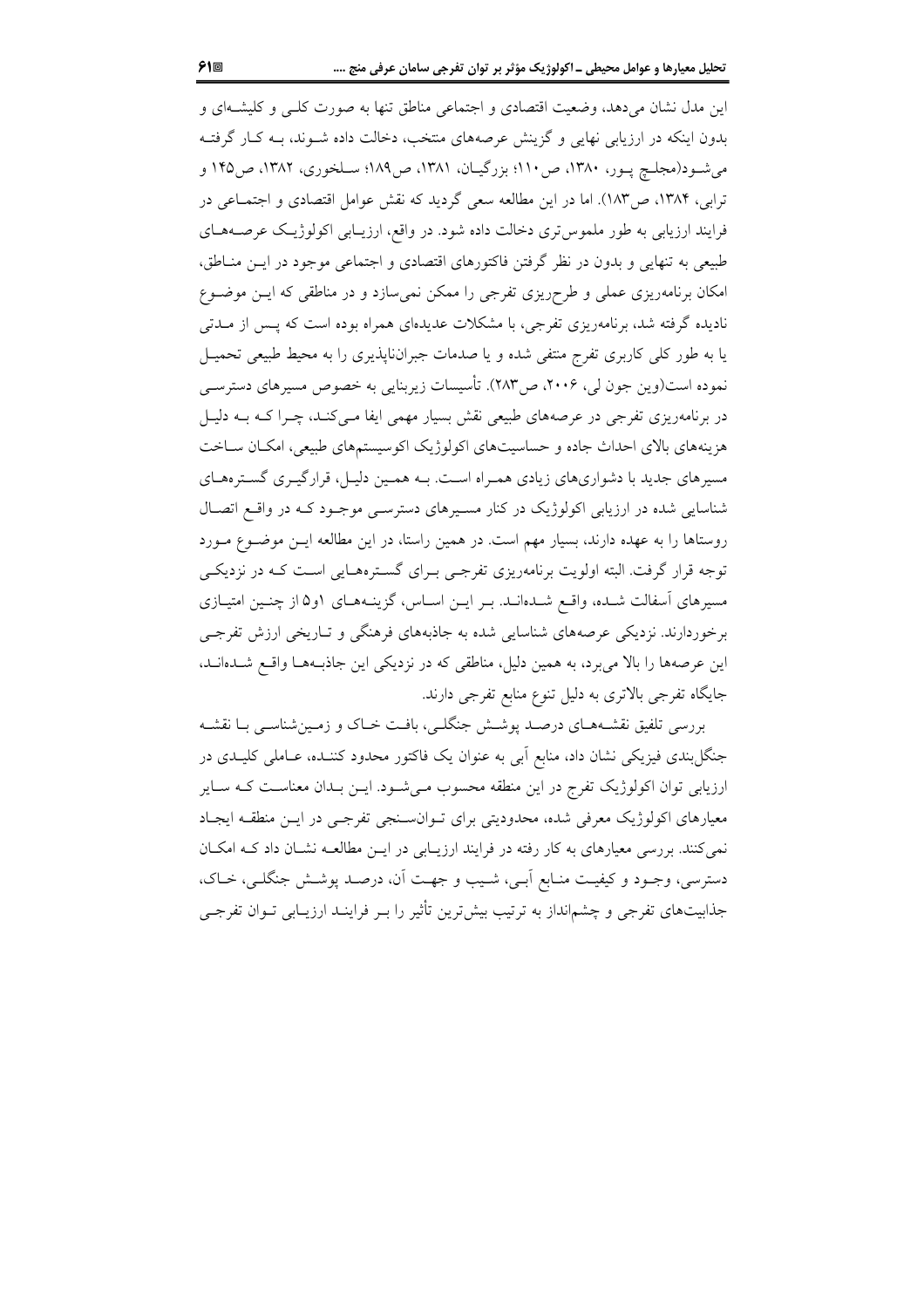دارند. این موضوع در مطالعات وین جون لی(۲۰۰۶)، روسا و همکاران(۲۰۰۵)، شـنگ تسـور و همکاران(۲۰۰۵)، کارتر (۲۰۰۳) و فیک و همکاران(۲۰۰۰) نیز مورد اشاره قرار گرفته است. بـا این وجود، در مدل اکولوژیک تفرج متمرکز مخدوم، اولویت معیارهـای گـزینش گردشـگاه بــه ترتيب بر اساس شـيب، خــاک، جهــت جغرافيــايي، اَب، گيــاه، اقلـيـم و اَب و هــوا ذکــر شــده است(مخدوم، ١٣٨٢، ص٣٠٣).

کاربری اراضی نقش کاملا تعیینکننده در انتخاب مناطق برای کاربریهای جدید ایفا میکند (مخدوم، ۱۳۸۲، ص ۲۱۰). کاربریهای پیشنهادی (بر اسـاس تـوان اکولوژیـک منطقـه) اگـر بـا کاربری فعلی اراضی در تناقض باشد، برنامهریزی برای کاربریهای جدید با مشکلات اقتصادی و اجتماعی فراوانی روبرو خواهد شد. به همین دلیل تا حد امکان باید سعی نمـود، گسـترههـای تفرجی به دور از تأثیر کاربریهای ناسازگار به خصوص، مالکیتهای بــومی باشــند. بــه همــین دلیل، عرصههایی که با مالکیتهای بومی در تعارض بودند، مناسب برنامهریزی تفرجی شـناخته نشد. اساسا برنامهریزی برای مناطقی که تقاضای تفرجی در آنها وجود ندارد، امکانپذیر نیسـت، چرا که جاذبههای طبیعی و امکانات دسترسی فرصت استفاده از یک منطقـه طبیعـی را بـرای گردشگران طبیعت مهیا می کند، اگر منطقهای تقاضای تفرجی نـدارد، بـه ایــن معنــی اســت کــه تسهیلات رفـت و اَمــد و جاذبــههــای طبیعــی موجــود اَن در حــدی نیســت کــه بتوانــد نیازهای تفرجی افراد را برآورده کند. به همین دلیل، برنامهریزی برای مناطقی که تقاضایی بـرای تفرج حتی به صورت مشروط ندارند اقدامی عبث و بیهوده تلقی می شود، هـر چنـد کـه ممکـن است، به لحاظ معیارهـای اکولوژیـک حـایز اختصـاص کـاربری تفـرج باشـد(شـنگ تسـور و همکاران، ۲۰۰۶، ص ۶۵۰). در این مطالعه نیز تقاضای تفرجی گزینههـای شناسـایی شـده مـورد توجه بوده است و از این حیث تنها گزینههایی(گزینههای ۱، ۲ و ۵) برای برنامــهریــزی تفرجــی مناسب تشخیص داده شد که از تقاضای بالفعل برای تفرج برخوردار بودند. در واقع، مـیتوان گفت تقاضای تفرجی و کاربری فعلی اراضی به عنوان معیارهای بیرونی تأثیرگـذار نقـش کـاملا تعیینکننده در فرایند ارزیابی توان تفرجگاهی در مناطق طبیعی دارنـد، بـه طـوری کـه بـه نحـو مؤثری بر تصمیمنهایی برای طرحریزی گردشگری در مناطق طبیعی اثر گذارنـد. بــا تــو جــه بــه تقاضای مشروط تعیین شده در شهر لردگان و اعتقاد پرسششوندگان بـه لـزوم برنامــهریــزی در تفرجگاههای جنگلی شهرستان برای پر نمودن اوقات فراغت افراد، بــه کـارگیری پتانســیلهــای تفرجی شهرستان، مانند منطقه جنگلی منج میتواند درصد بیشتری از اوقات فراغت افراد را در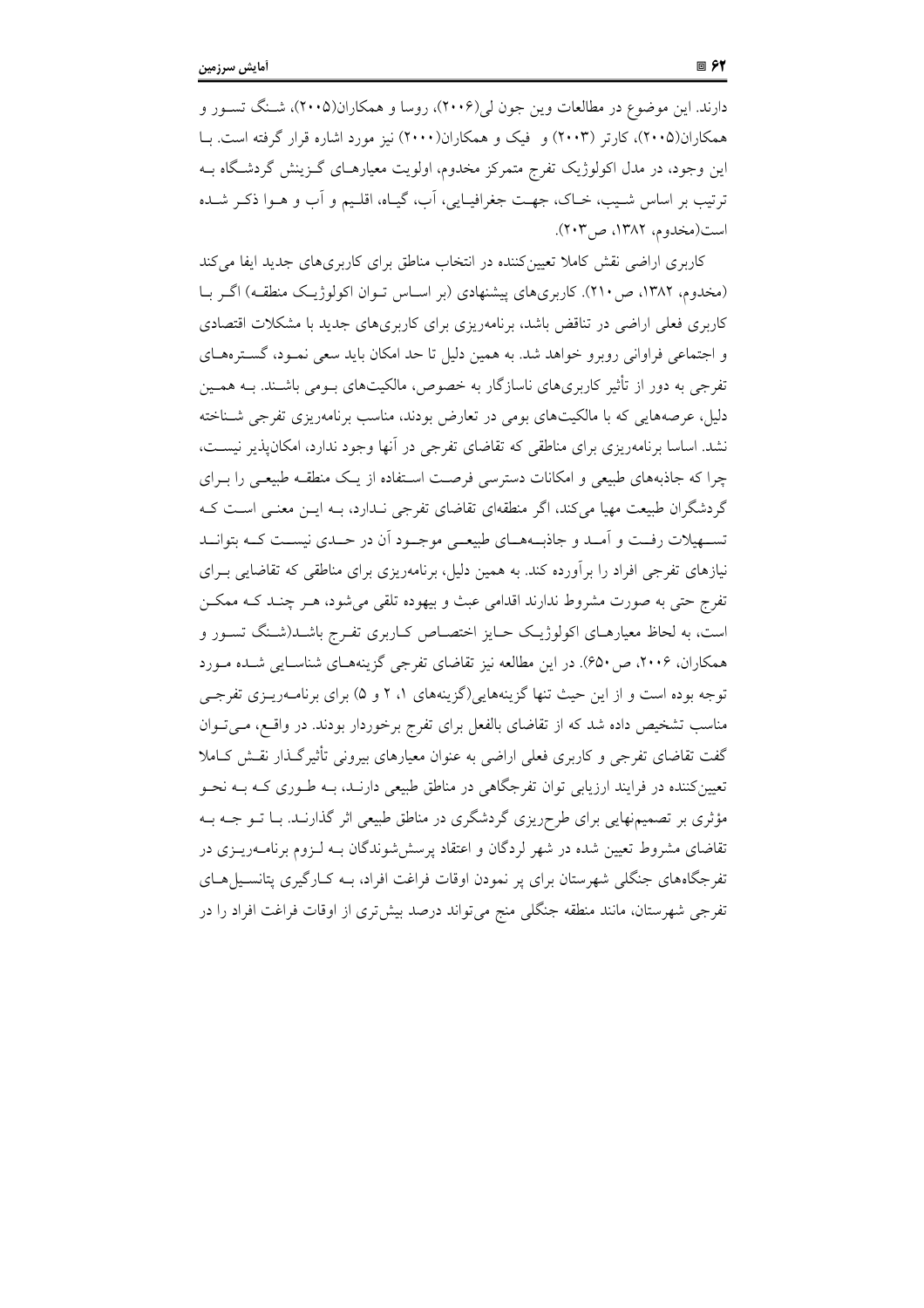مناطق تفرجی شهرستان پرنماید و این امر باعث کاهش مسافرت افراد به شهرها یـا اسـتانهـای مجاور با هدف تفرجی خواهد شد. اگر چه در وضعیت کنـونی منطقــه مـورد مطالعــه، تقاضــای تفرجی بالفعل کمی دارد، اما باتوجه به رضایت و تقاضاهای مشروط اشاره شده، تقاضای بــالقوه بسیار بالایی وجـود دارد، کـه تـوان سـنجي آن، ايـن مهـم را مهيـا مـيکنـد. از آنجـا کـه اکثـر مراجعه کنندگان بومی منطقه هستند، این موضوع نمایانگر علاقهمندی ساکنان محلی برای توسعه تفرج در منطقه است، به عبارتی دیگر، برنامهریزی و طرحریــزی تفرجــی در منطقــه، معــارض بومي نخواهد داشت.

بررسی ساختار پوشش جنگلی در مناطقی که تقاضای تفرجی در أنها وجـود داشـت، نشـان داد که در این مناطق ساختار جنگل کم تر دست خورده باقی مانده و اکثرا درختان بلوط دانــهزاد عرصه را پوشانده است. این موضوع نشان میدهد، به دلیل اهمیت این عرصـههـا بـرای تفـرج، تخریب توده جنگلی مشاهده نشده و ارزش تفرجی جنگل ضامنی برای حفاظت گستره جنگلــی بوده است. این امر حاکی از آن است که برنامهریـزی تفرجـی و مـدیریت عرصـههـای مناسـب شناسایی شده، کمک شایانی به حفظ منابع جنگلی منطقه خواهد کرد که این امر بــه نوبــه خــود توسعه کیفی اقتصادی و اجتماعی منطقه مورد مطالعـه را در یـبی خواهـد داشـت. برنامــهریــزی تفرجي در عرصه اکوسيستمهاي طبيعي در مرحله اول شامل ارزيابي تـوان تفرجگــاهي اسـت و در مرحله بعد که مناطق مستعد برای شکل هـای مختلـف تفـرج(متمرکـز و گسـترده) شناسـایی گردید، طرحریزی تفرجی مشتمل بر پهنهبندی فعالیـتهـا، انجـام خواهـد گرفـت و پـس از آن طراحي واحدها و محوطههاي تفرجي متمركز صورت مي پذيرد. ايــن مطالعــه تنهـا معطــوف بــه شناسایی و پیشنهاد مناطق مستعد برای تفرج متمرکز و گسترده بود و بدیهی است، اجرای برنامه تفرجی نیازمند اجرای سایر مراحل برشمرده است تا سرانجام بتـوان ً منطقـه را بـه عنـوان یـک گردشگاه جنگلی یا پارک جنگلی معرفی و تحت مدیریت قرار داد.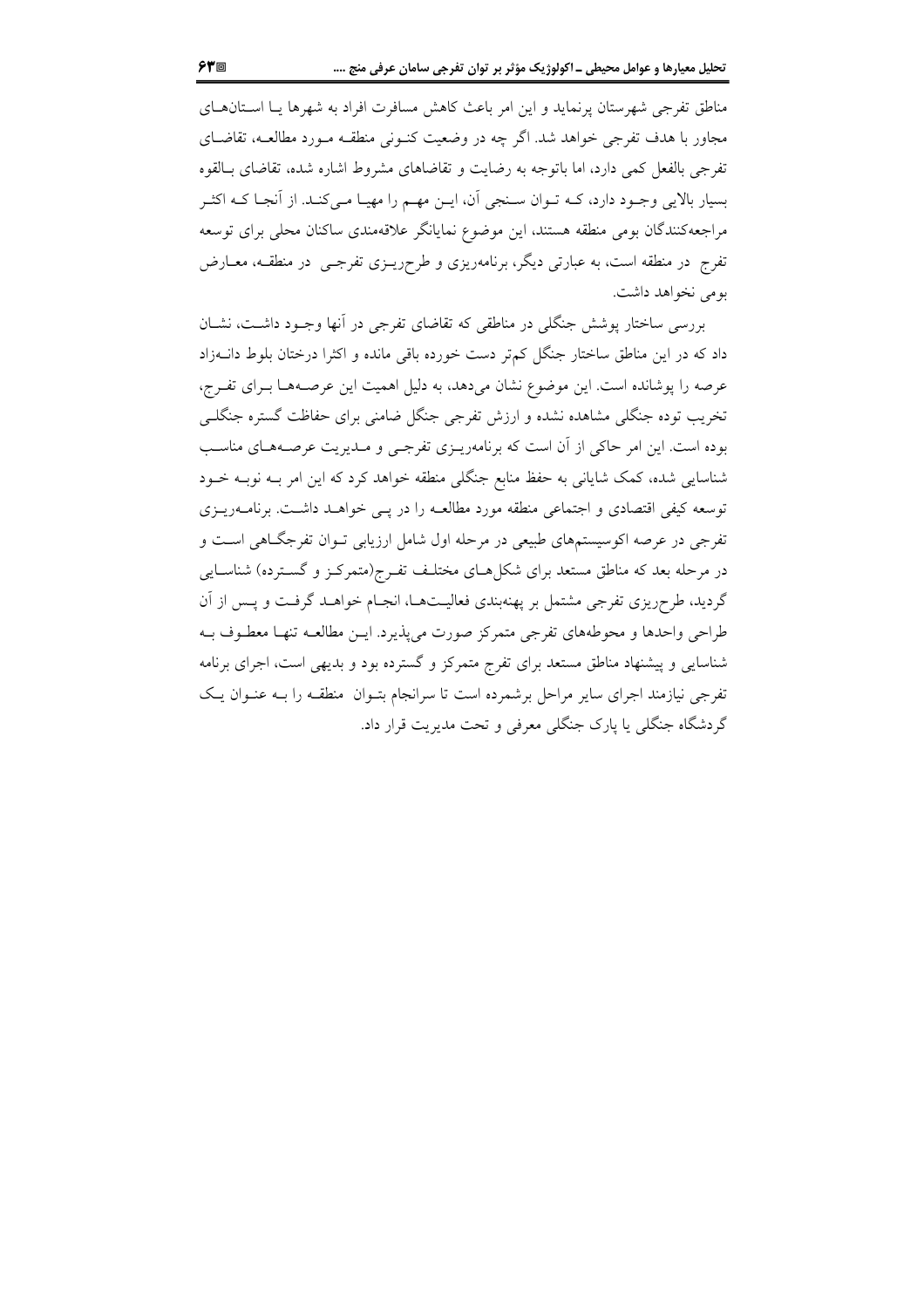| امتياز               | شاخص                                          | معيار فرعى           | معیار اصلی                |  |  |
|----------------------|-----------------------------------------------|----------------------|---------------------------|--|--|
| ۵                    | به ازأ هر هكتار مساحت تفرجي ٢/٧ ليتر در دقيقه |                      |                           |  |  |
| ٣                    | ۲ تا ۲/۷ لیتر در دقیقه                        | أبدهى                |                           |  |  |
| $\lambda$            | کمتر از ۲ لیتر در دقیقه                       |                      |                           |  |  |
| ۵                    | فاصله متوسط کمتر از ۳۰۰ متر در مرکز جنگل      | فاصله از محوطه تفرجي | منابع أبي                 |  |  |
| $\mathbf r$          | فاصله متوسط كمتر از ٣٠٠ متر در كناره جنگل     |                      |                           |  |  |
| ۵                    | مطلوب                                         | كيفيت آب             |                           |  |  |
| ٢                    | تا حدی مطلوب                                  |                      |                           |  |  |
| ۵                    | نزدیکی به جاده أسفالت                         | فاصله تا راه دسترسی  | دسترسى                    |  |  |
| ٢                    | نزدیکی به مسیرهای خاکی                        |                      |                           |  |  |
| ۵                    | کمتر از ۵ درصد                                |                      | وضعيت زمين                |  |  |
| ٣                    | ۵ تا ۱۰ درصد                                  | شيب                  |                           |  |  |
| ٢                    | ۱۰ تا ۱۵ درصد.                                |                      |                           |  |  |
| ۵                    | ۸ تا ۱۰ هکتار                                 |                      |                           |  |  |
| $\mathbf{\breve{r}}$ | ۴ تا ۸ هکتار                                  | وسعت                 |                           |  |  |
| $\lambda$            | کمتراز ۴ و بیشتر از ۱۰ هکتار                  |                      |                           |  |  |
| ۵                    | بیش از ۱۰ کیلومتر                             |                      |                           |  |  |
| ٣                    | ۱ تا ۱۰ کیلومتر                               | زاويه ديد            |                           |  |  |
| $\backslash$         | کمتر از ۱ کیلومتر                             |                      | چشم انداز                 |  |  |
| ۵                    | ۱۸۰ تا ۳۶۰ درجه                               |                      |                           |  |  |
| ٣                    | ۴۵ تا ۱۸۰ درجه                                | عمق ديد              |                           |  |  |
| $\lambda$            | کمتر از ۴۵ درجه                               |                      |                           |  |  |
| ۵                    | بیش از سه پدیده                               | تعدد پدیدهها         | جذابیتهای طبیعی، تاریخی و |  |  |
| ٢                    | کمتر از سه پدیده                              |                      |                           |  |  |
| $\cdot$              | بدون پديده                                    |                      | فرهنگی                    |  |  |
| ۵                    | تقاضاي بالا                                   |                      |                           |  |  |
| ٣                    | تقاضاي متوسط                                  | ميزان تقاضا          |                           |  |  |
| $\lambda$            | تقاضای کم                                     |                      | تقاضاي تفرجي              |  |  |
| ۵                    | لومى                                          |                      |                           |  |  |
| ۴                    | شنی و شنی لومی رسی                            |                      |                           |  |  |
| ٣                    | رسی <mark>لومی و لومی رسی</mark>              | بافت                 |                           |  |  |
| ٢                    | رسى                                           |                      |                           |  |  |
| $\cdot$              | رسی سنگین و هیدرومورف                         |                      |                           |  |  |
| ۵                    | كامل                                          |                      |                           |  |  |
| ٣                    | فقير تا متوسط                                 | زهکشی                | خاک                       |  |  |
| $\cdot$              | ناقص                                          |                      |                           |  |  |
| ۵                    | متوسط                                         |                      |                           |  |  |
| ٣                    | فقير تا متوسط                                 |                      |                           |  |  |
| $\lambda$            | خیلی ریز                                      | دانه بندی            |                           |  |  |
| ۵                    | عميق                                          |                      |                           |  |  |
| ٣                    | متوسط تا عميق                                 | عمق                  |                           |  |  |
| ۵                    | ۵۰–۷۵ درصد                                    |                      |                           |  |  |
| $\mathbf{\breve{r}}$ | ۵۰–۵۰ درصد                                    |                      |                           |  |  |
| ٢                    | ۲۵–۲۵ درصد                                    | درصد تاج پوشش        | پوشش جنگلی                |  |  |
| $\cdot$              | بدون پوشش                                     |                      |                           |  |  |

جدول ۱: معیارهای اصلی، فرعی تفرج در منطقه و امتیازدهی به شاخصهای آنها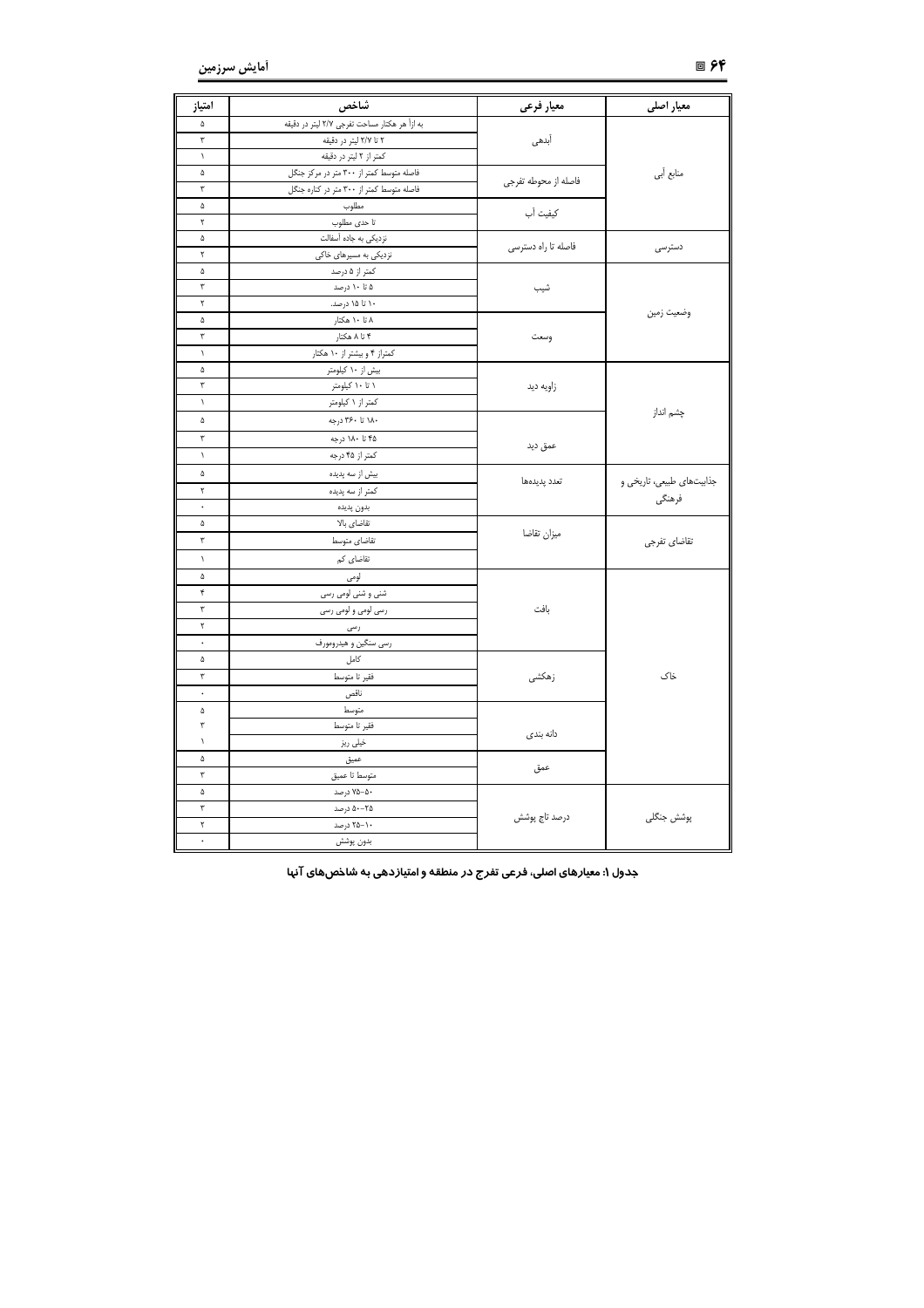

شکل۱: نقشه جنگلبندی فیزیکی منطقه مورد مطالعه



شکل۲: نقشه توان اکولوژیکی تفرج منطقه مورد مطالعه



شکل۳: تلفیق نقشه ارزیابی اکولوژیک با نقشه مسیرهای دسترسی و جاذبهها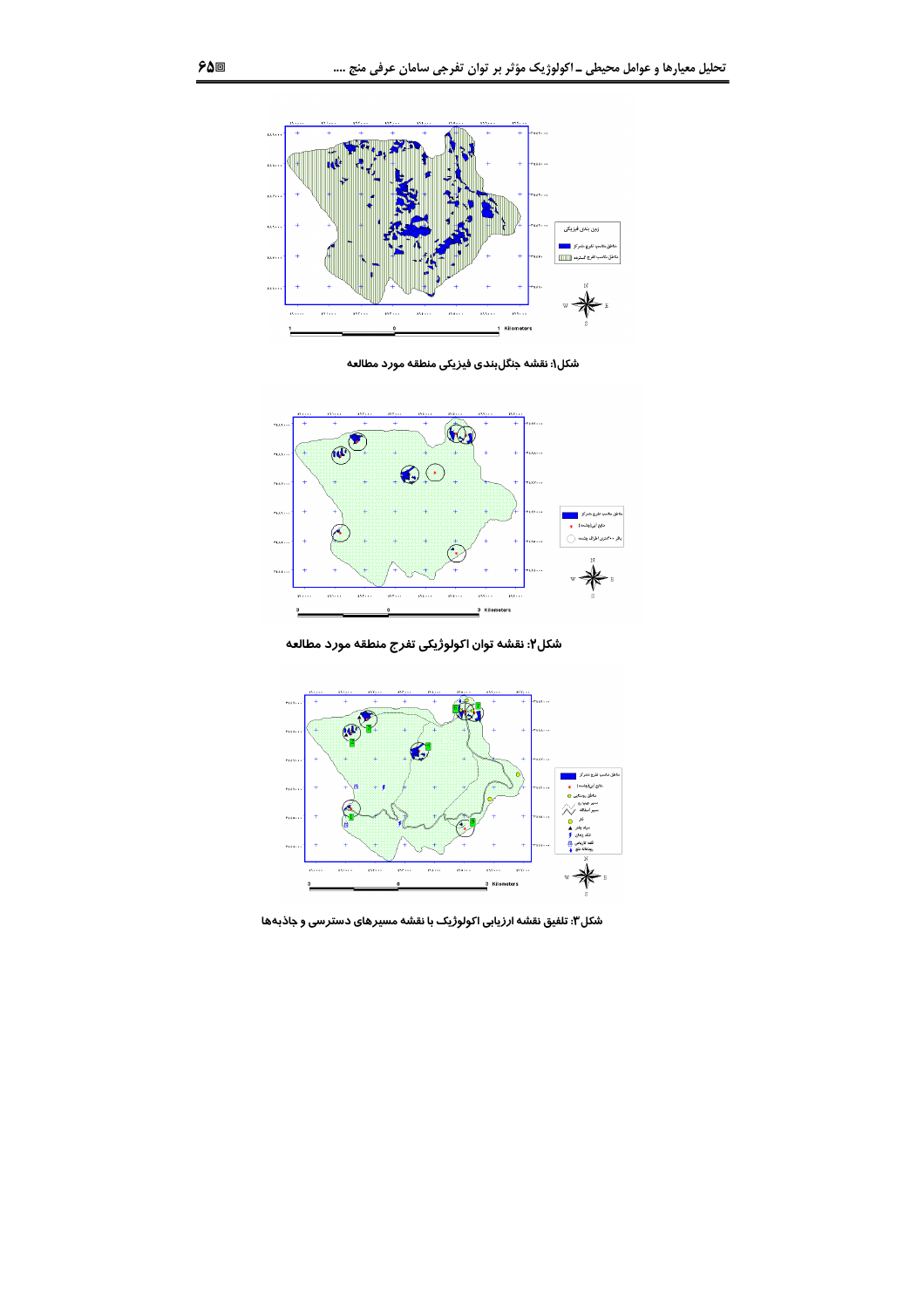| موقعيت               |                      |           | $\begin{picture}(130,10) \put(0,0){\line(1,0){15}} \put(15,0){\line(1,0){15}} \put(15,0){\line(1,0){15}} \put(15,0){\line(1,0){15}} \put(15,0){\line(1,0){15}} \put(15,0){\line(1,0){15}} \put(15,0){\line(1,0){15}} \put(15,0){\line(1,0){15}} \put(15,0){\line(1,0){15}} \put(15,0){\line(1,0){15}} \put(15,0){\line(1,0){15}} \put(15,0){\line($ |    |           |    | معيار فرعى              | معیار اصلی                             | رون<br>آف |
|----------------------|----------------------|-----------|-----------------------------------------------------------------------------------------------------------------------------------------------------------------------------------------------------------------------------------------------------------------------------------------------------------------------------------------------------|----|-----------|----|-------------------------|----------------------------------------|-----------|
| ٢                    | ۲                    | ٣         | ٢                                                                                                                                                                                                                                                                                                                                                   | ٢  | ٣         | ٢  | بافت                    |                                        |           |
| ۵                    | ۵                    | ۵         | ۵                                                                                                                                                                                                                                                                                                                                                   | ۵  | ۵         | ۵  | زهكشى                   | خاک                                    |           |
| ٣                    | ٣                    | ٣         | ٣                                                                                                                                                                                                                                                                                                                                                   | ٣  | ٣         | ۵  | دانه بندی               |                                        |           |
| ۵                    | ۵                    | ۵         | ۵                                                                                                                                                                                                                                                                                                                                                   | ۵  | ۵         | ۵  | عمق                     |                                        |           |
| $\ddot{\phantom{0}}$ | $\ddot{\phantom{0}}$ | ٣         | ۳                                                                                                                                                                                                                                                                                                                                                   | ٣  | ٣         | ۵  | درصد تاج پوشش           | پوشش جنگلی                             | ٢         |
| ۵                    | ۵                    | ۵         | ٣                                                                                                                                                                                                                                                                                                                                                   | ٣  | ٣         | ۵  | آبدهى                   |                                        |           |
| ٣                    | ۵                    | ٣         | ٣                                                                                                                                                                                                                                                                                                                                                   | ٣  | ۵         | ۵  | فاصله تا محوطه<br>تفرجى | منابع أبي                              | ٣         |
| ۵                    | ۵                    | ۵         | ۵                                                                                                                                                                                                                                                                                                                                                   | ۵  | ۵         | ۵  | كيفيت                   |                                        |           |
| ۵                    | ۵                    | ۴         | ۲                                                                                                                                                                                                                                                                                                                                                   | ۲  | ٢         | ۵  | فاصله تا راه دسترسی     | دسترسى                                 | ۴         |
| ۵                    | ۵                    | ۵         | ٣                                                                                                                                                                                                                                                                                                                                                   | ۵  | ۵         | ٣  | شيب                     |                                        |           |
| ٣                    | ٣                    | $\lambda$ | ۵                                                                                                                                                                                                                                                                                                                                                   | ٣  | ٣         | ١  | وسعت                    | وضعيت زمين                             | ۵         |
| $\lambda$            | ٣                    | ۵         | $\lambda$                                                                                                                                                                                                                                                                                                                                           | ٣  | $\lambda$ | ۵  | زاويه ديد               | چشم انداز                              | ۶         |
| $\lambda$            | ۵                    | ۵         | $\lambda$                                                                                                                                                                                                                                                                                                                                           | ۵  | ۵         | ۵  | عمق ديد                 |                                        |           |
| ۲                    | ٢                    | ٢         | $\ddot{\phantom{0}}$                                                                                                                                                                                                                                                                                                                                | ٣  | ٣         | ۵  | تعدد پدیدهها            | جذابيتهاى<br>طبیعی، تاریخی<br>و فرهنگي | Y         |
| ٠                    | $\bullet$            | $\lambda$ | ۰                                                                                                                                                                                                                                                                                                                                                   | ۰  | ٣         | ۵  | ميزان تقاضا             | تقاضاي<br>تفرجي                        | ٨         |
| ۴۵                   | ۵٣                   | ۵۶        | ۴١                                                                                                                                                                                                                                                                                                                                                  | ۵٠ | ۵۴        | ۶۶ | جمع                     |                                        |           |

جدول۲ : وضعیت امتیاز هر یک از موقعیتهای تفرجی طرح شده



شکل٤ : نقشه تلفیق عرصههای شناسایی شده برای تفرج متمر کز با نقشه کاربری اراضی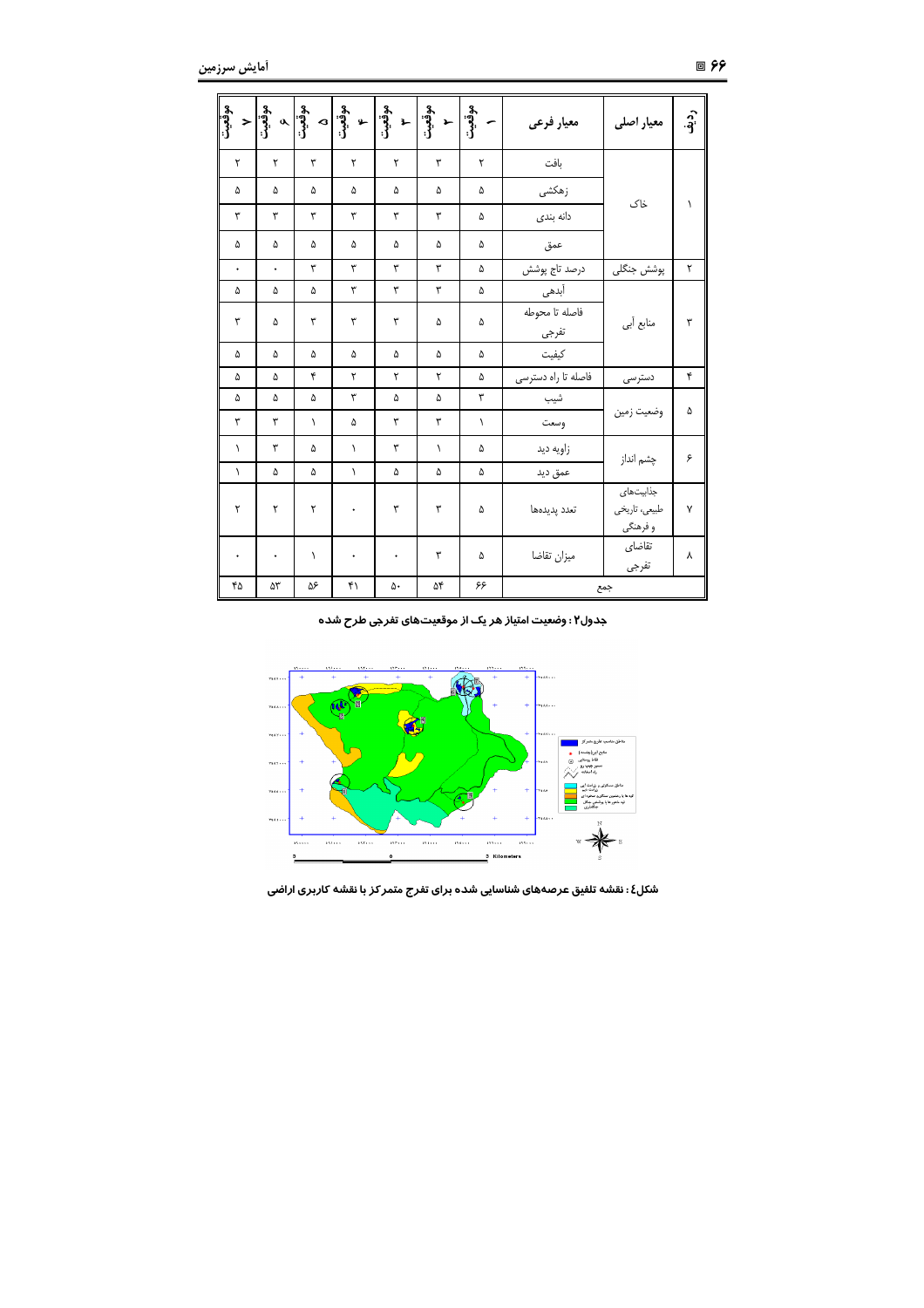#### منابع و مأخذ

- ۱. اورک، ن (۱۳۸۱)، "امکان سنجی کاربری اکوتوریسم در توسعه پایـاار منطقـه سـاحلی جزیره قشم *(مورد مطالعه سواحل شرقی جزیره)"*، پایاننامه کارشناس<sub>ی</sub> ارشد علوم محبط زيست، دانشگاه آزاد واحد علوم تحقيقات اهواز،١۶٧ص.
- ۲. بزرگیان، ق (۱۳۸۱)، "ارزیابی توان اکولوژیک منطقه حفاظت شده حرا به منظور مدیریت ا*کوتوریسم با استفاده ازGIS*"، پایاننامه کارشناس<sub>ی</sub>ارشد علوم محیط زیست، دانشگاه آزاد واحد علوم تحقيقات تهران،٢٣۴ص.
	- ۳. بخشداری منج (۱۳۸۶)، "گز*ارش جمعیتی بخش منج"*۳۲. می.
- ۴. \_ ترابی، ن (۱۳۸۴)، "برنامهوریزی توسعه گردشگری منطقه حفاظت شبه، اشتیران کسوه به کمک GIS و ب*ـا اسـتفاده از روش تحليـل سلسـله مراتبـي"*، پايـاننامـه کارشناسـي|رشـد برنامــهريــزي مــديريت و أمــوزش محـيط زيســت، دانشــكده محـيط زيســت، دانشــگاه تهران،۱۹۷ص.
- ۰. سلخوری غیاثوند، س (۱۳۸۲)، *"بررسی تـوان اکولوژیـک منطقـه یلنـگ دره قـم جهـت کاربری اکوتوریسم"*، پایاننامه کارشناسی ارشد علوم محیط زیست، دانشگاه آزاد واحـد علوم تحقيقات تهران،١٧٢ص.
	- ۶. سازمان جنگل ها و مراتع کشور (۱۳۸۳)، "طرح صی*انت از جنگل های زاگر س"*، ۷۵ص.
- ٧. دانه كار، افشين؛ مجنونيان (١٣٨٢)، "معي*ارهاي شناسايي منــاطق حســاس و منــاطق تحـ*ت ح*فاظت ساحلی ـ دریایی ایران"*، سازمان حفاظت محیط زیست، دفتـر محـیط زیسـت دريايي، ١٨ص.
- ۸ کنعانی، ا (۱۳۸۴)، *"توریسم و تأثیر آن بر جوامع روستایی"*، ماهنامـه دهــاتی، شــماره ۲۰، صص ۴۲–۳۸.
- ۹. کیابی، ب و همکاران (۱۳۸۲)، "معیارهـای پیشـنهادی بـرای ارزیـابی وضـعیت حفـاظتی تالابهای ایران به منظور اولویتبندی أنها"، فصلنامه محیطشناسی، شماره ۳۱، صص۷- $\wedge$  4
- ۱۰. قناد کار سراب<sub>ی</sub>. م (۱۳۷۸)، *"طراحی و مدیریت پارکهای جنگلی"*، سـازمان جنگـل۱مـا و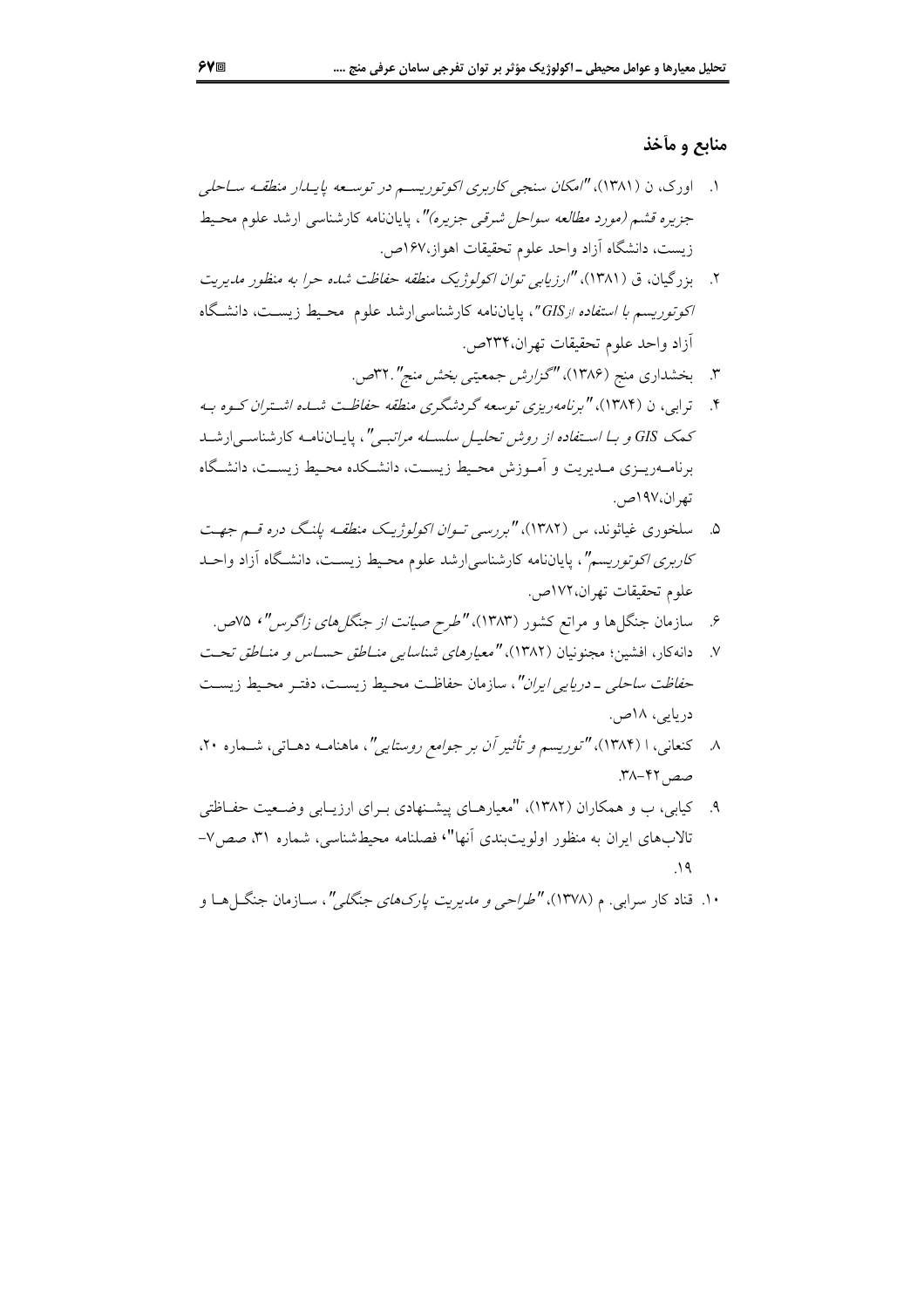مراتع کشور، دفتر جنگل کاری و پارکها، ۷۳ص. ۱۱. مستوفی صدری، ب (۱۳۷۹)، "اکوتوریسم و توسعه پایدار نمونه موردی طراحی منظـر و *ساماندهی روستای کریک"،* پایاننامه کارشناسبی ارشـد مـدیریت و برنامــهریـزی محـیط زيست، دانشكده محيط زيست، دانشگاه تهران، ١٧٠ص. ۱۲. مخدوم، م و درویش صفت، ع (۱۳۸۳)، *"ارزیابی و برنامهریزی محیط زیست بـا سـامانه* اطلاعات جغرافيايي"، انتشارات دانشگاه تهران.۳۰۴ ص. ۱۳. مخدوم، م (۱۳۸۲)، *"شالو ده آمایش سرزمین"*، دانشگاه تهران، ۲۸۹ص. ۱۴. مجلچ پور، ش (۱۳۸۰)، *"ارزیابی تـوان تفرجگــاهی پــارک جنگلــی ورگــاویج در منطقــه* نو*شهر و چالوس"*، پایاننامه کارشناسی ارشد جنگلداری، دانشکده منـابع طبیعـی سـاری، دانشگاه مازندران، ۱۲۰ص. ۱۵. میگونی، ح (۱۳۸۰)، "فرایند طراحی در پارک *های جنگل<sub>می</sub> و من*اطق تحت ح*فاظت"*، مجموعه مقالات همایش های اَموزشی و یژوهشی فضای سبز شهر تهران، ســازمان یارکهــا و فضای سبز شهر تهران، تهران، صص ۳۰۷\_۲۸۹. ۱۶. مجنونیان، ه (۱۳۷۴)، "مباحثی پیرامون پـارک۱هـا، فضـای سـبز و تفرجگـاهـا"، سـازمان يارک ها و فضاي سبز شهر تهران. تهران، ۲۵۲ص. ۱۷. محنونیان، ه (۱۳۷۹)، "راهنمای معبارهای مربوط به شناسایی تالابهای مهم بـینالمللـی مناطق حفاظت شده ایران: مبانی و تـدابیر حفاظـت از پـارکهـا و منـاطق"، پیوسـت ۳۷، سازمان حفاظت محبط زيست، تهران، ۴۵ص. ۱۸. پدقار، ع (۱۳۸۳)، "ر*وند تحول و چالش های عمران و توسعه روستایی در ایبران"*، مجلـه یژوهش های روستایی، شماره ۴۸، صص ۹۰–۷۱.

- 19. FAO. (1996),"World Information Early Warning System on Plant Genetic Resources".120p.
- 20. Feich R, and Hall G, (2000). The Application of a spatial decision support system to tourism -based land management in Small Island States", Journal of Travel Research, 39: pp: 163-171.
- 21. Karter, F. (2003), "Ecotourism and the empowerment of local communities Regina Scheyvens". Tourism managemen, 19:357-368.
- 22. Laurance, W. .Alonso.M., and Campbell, P. (2005), "Chilenges for forest conservation in Gabon", Central Africa. Futures, 38: 454-474.
- 23. Sheng-Hshiung, T., Yu-Chiang, L., and\_Jo-Hui, L. (2006), "Evaluating ecotourism the integrated perspective of resource, community and tourism", Journal of